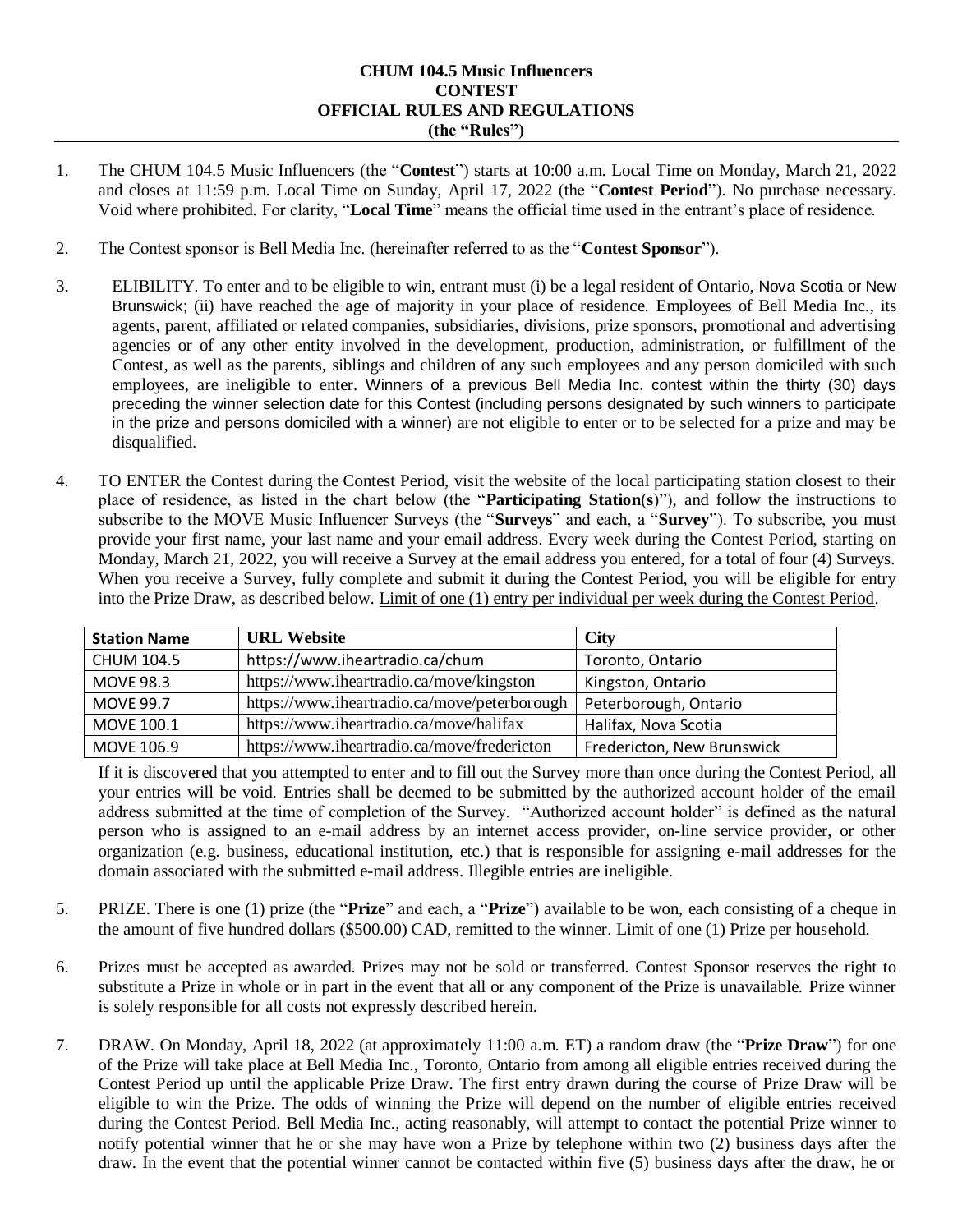she will be disqualified and an alternate potential winner may be drawn at the Contest Sponsor's sole discretion. Proof of identification must be provided upon request.

- 8. In order to be declared the winner, potential winner must first correctly answer, unaided, a time-limited mathematical skill-testing question administered by Bell Media Inc. Before being awarded the Prize, the potential winner will be required to sign and return within the time stipulated by the Contest Sponsor, a full release and indemnity form stating that, among other things, he/she has read, understood and complied with these Rules, grants all consents required, agrees to be available and to participate in publicity and/or promotions related to the Contest and/or the Contest Sponsor and/or similar matters, authorizes the Contest Sponsor to broadcast, publish, disseminate and otherwise use his/her name, city/town/village and province/territory of residence, photograph, likeness, sobriquet and voice, in connection with any promotion and/or publicity, and/or for general news, entertainment and/or information purposes at no additional compensation to the potential winner, beyond the awarding of or participation in the Prize, accepts the Prize as offered and releases the Contest Sponsor from any and all liability of any kind arising out of the potential winner's participation in this Contest and receipt and use of the Prize. In the event that the/a potential winner does not comply with all the provisions as contemplated in these Rules, Contest Sponsor shall have the right to disqualify the potential winner, and draw an alternate potential winner, and the Contest Sponsor shall be fully and completely released and discharged from any liability or responsibility in this regard. The provisions and procedures referred to above relating to selection and notification of a potential winner, shall be applied, with the necessary amendments, until a qualified winner has been duly selected, but in any event, no later than April 21, 2022. The number of actual Prizes awarded may be less than the number of available Prizes should efforts to confirm a winner be unsuccessful, in accordance with these Rules.
- 9. By entering this Contest, the entrants and participants automatically agree to accept and abide by these Rules. All decisions of the Contest Sponsor with respect to any aspect of this Contest, including without limitation the eligibility of entries, are final and binding on all entrants in all matters as they relate to this Contest.
- 10. All entries become property of Contest Sponsor who assumes no responsibility for garbled, lost, late, delayed, destroyed or misdirected entries, mail, voice messages, e-mail or any computer errors or malfunctions. No correspondence will be entered into except with entrants requesting Rules by mail or requesting the name of the Prize winner (for which a self-addressed, postage paid envelope must be included). Contest Sponsor does not assume any responsibility for incorrect or inaccurate capture of entry information, technical malfunctions, human or technical error, seeding or printing errors, lost, delayed or garbled data or transmissions, omission, interruption, deletion, defect or failures of any telephone or computer line or network, computer equipment, software or any combination thereof. Entry materials or data that have been tampered with or altered are void. If for any reason, in the opinion of the Contest Sponsor, in its sole discretion, the Contest is not capable of running as originally planned, or if the administration, security, fairness, integrity or the proper conduct of the Contest is corrupted or adversely affected, including by reason of infection by computer virus, bugs, tampering, unauthorized intervention, fraud, technical failures or any other causes beyond its control, Contest Sponsor reserves its right to cancel, terminate, modify, amend, extend or suspend the Contest, and select a winner from previously received eligible entries. Contest Sponsor reserves its right to modify the Rules without materially affecting the terms and conditions hereof. The Contest Sponsor reserves its right in its sole discretion to disqualify any individual it finds to be tampering with the entry process or the operation of the Contest or to be acting in violation of the Rules or otherwise in a disruptive manner. Any attempts to deliberately damage the Contest website or to undermine the legitimate operation of this Contest is a violation of criminal and civil laws and should such an attempt be made the Contest Sponsor reserves its right to seek remedies and damages to the fullest extent of the law. Contest Sponsor shall not be held responsible for any errors or negligence that may arise or occur in connection with the Contest including any damage to an entrant's computer equipment, system, software or any combination thereof, as a result of their participation in this Contest or from downloading any material from the Contest website.
- 11. Contest is subject to all applicable federal, provincial and municipal laws and regulations. Personal information collected from entrants will be used by Contest Sponsor for the purpose of administering this Contest and, if consent is given at the time of entry, to provide the entrants with marketing information relating to new and existing products and upcoming promotions of Bell Media Inc. by mail or e-mail. Entrants are able to opt-in with respect to receiving such marketing information online. The Contest Sponsor will not sell, share or otherwise disclose personal information of entrants with third parties, other than to third parties engaged by them to fulfill the above purposes or as permitted or required by law. By entering the Contest, entrants consent to the manner of collection, use and disclosure of personal information as set out in Bell Media Inc.'s privacy policy, which is available at